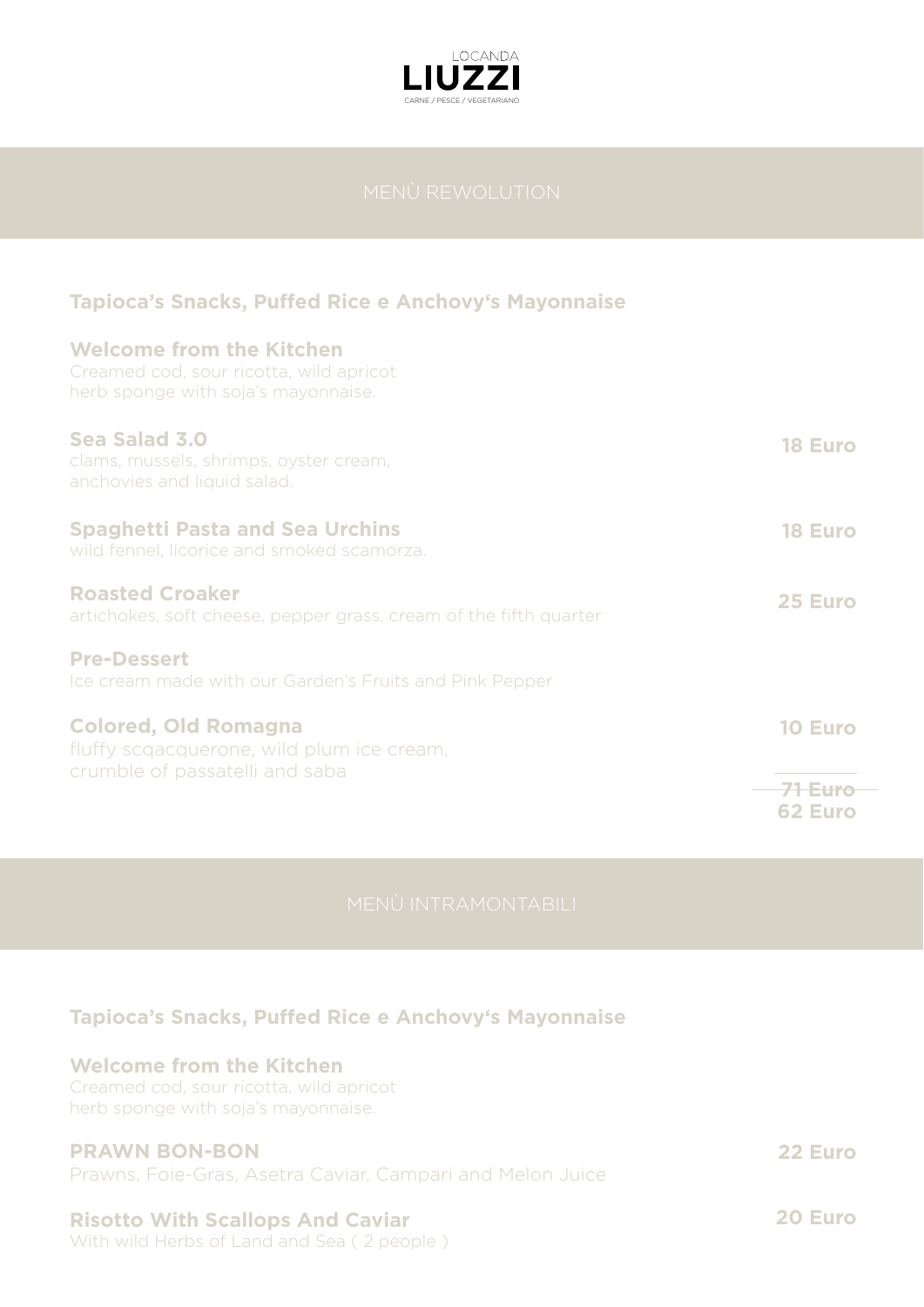#### **Roasted Wild Sea Bass**

Turnip tops, oyster caviar.

#### **Pre-Dessert**

Ice cream made with our Garden's Fruits and Pink Pepper

#### **My Mother Land…. "Puglia"**

Almond Ice Cream, Prickled Pears, Sheep Ricotta, Candied Lemon, Oregano and Oil

# **77 Euro 67 Euro**

**10 Euro**

## **Cattolica's Fossils**

## **Tapioca's Snacks, Puffed Rice e Anchovy's Mayonnaise**

#### **Welcome from the Kitchen**

Creamed cod, sour ricotta, wild apricot herb sponge with soja's mayonnaise.

| <b>Pochè Oyster, Marinated Red Turnip</b><br>Tztziki and Crumble of Passatelli Pasta                                   | <b>18 Euro</b> |
|------------------------------------------------------------------------------------------------------------------------|----------------|
| <b>Roasted Octopus</b><br>Potato mousse with Lemon and Octopus' Tadpoles                                               | <b>18 Euro</b> |
| <b>Smoked Gray Mullet "Do It Yourself"</b><br>Squacquerone milkshake, dried apricots and cucumber granita.             | <b>18 Euro</b> |
| Tortelli Pasta Like "Impepata Di Cozze" To Eat With Hands.<br>Pearl of its jus, cherry tomatoes "squashed in the oven" | <b>19 Euro</b> |
| <b>Fagottini Stuffed With Almond Rennet</b><br>Pink prawn carpaccio, fresh broad beans, tomatoes and confit lemon      | 20 Euro        |
| <b>Sole Fillets With Beurre Blanc And Sweet Garlic Caviar</b><br>Carrots, bottarga of our production                   | 26 Euro        |
| <b>Pre-Dessert</b><br>Ice cream made with our Garden's Fruits and Pink Pepper.                                         |                |
| <b>Sacher Became Cannolo Summer Edition</b><br>Apricots of our production and 78% chocolate                            | <b>12 Euro</b> |

**131 Euro 87 Euro**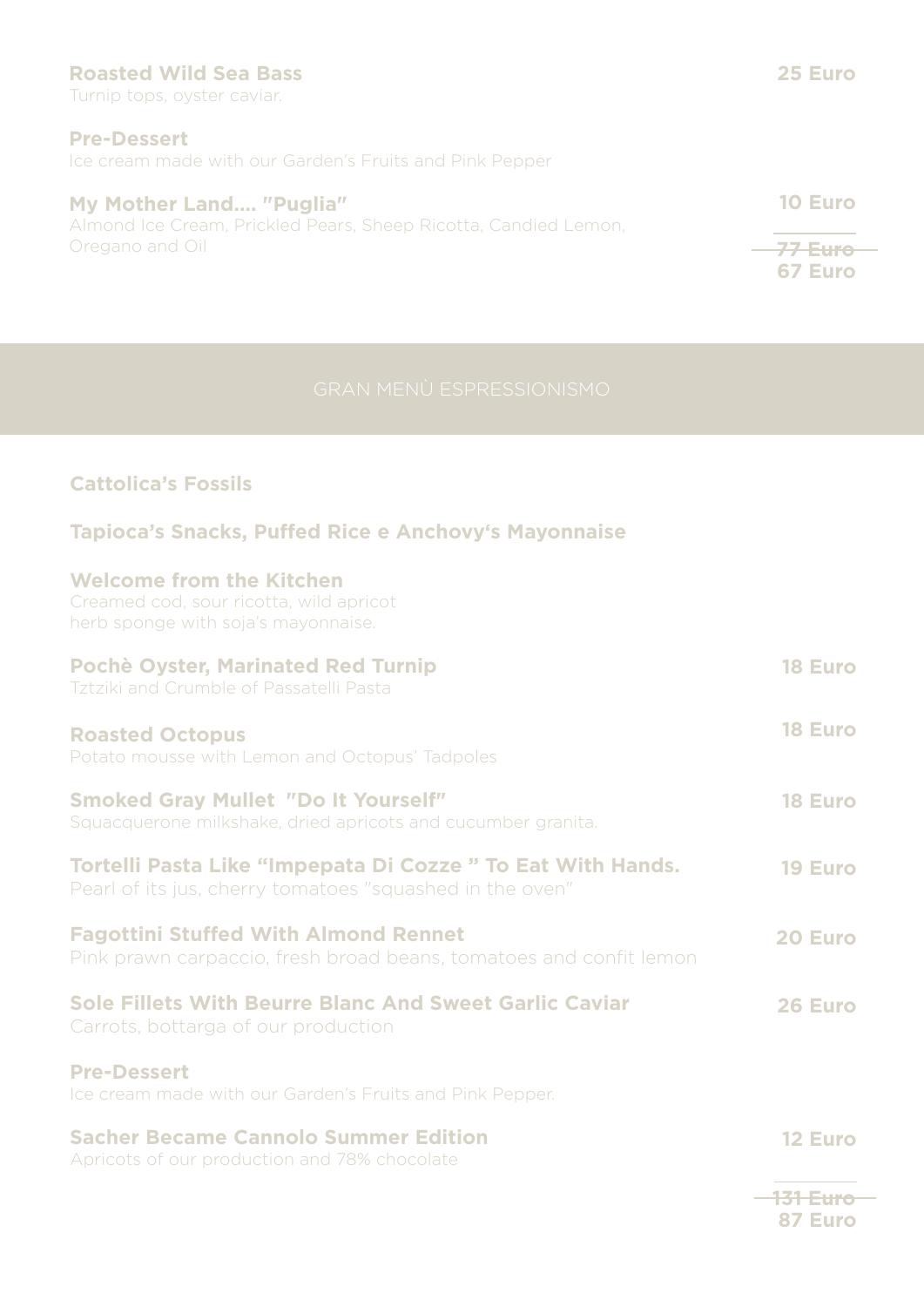## **Tapioca's Snacks, Puffed Rice e Anchovy's Mayonnaise**

## **Welcome from the Kitchen**

Creamed cod, sour ricotta, wild apricot herb sponge with soja's mayonnaise.

| <b>Campari Cannolo With Meat Beat</b><br><b>Piedmontese Fassona breed</b><br>Chicken bottarga, caper mayonnaise and vegetable pinzimonio | <b>18 Euro</b>               |
|------------------------------------------------------------------------------------------------------------------------------------------|------------------------------|
| <b>The Ignorant Cappelletti</b><br>Ham, Lemon and Double Cream.                                                                          | <b>18 Euro</b>               |
| <b>Veal Cheek</b><br>Soft of Potatoes, Spinach and Pop Corn.                                                                             | 24 Euro                      |
| <b>Pre-Dessert</b><br>Ice cream made with our Garden's Fruits and Pink Pepper.                                                           |                              |
| Tiramisù<br>dissociated with Boiling-Hot Coffee.                                                                                         | 9 Euro<br>69 Euro<br>60 Euro |

# **THE MENU ARE INTENDED TO BE FOR THE ENTIRE TABLE.**

## **IT IS POSSIBLE TO ORDER THE FOOD INDIVIDUALLY**

**The Cover includes: The "Welcome" Snacks, Homemade Bread 4.00 Euros**